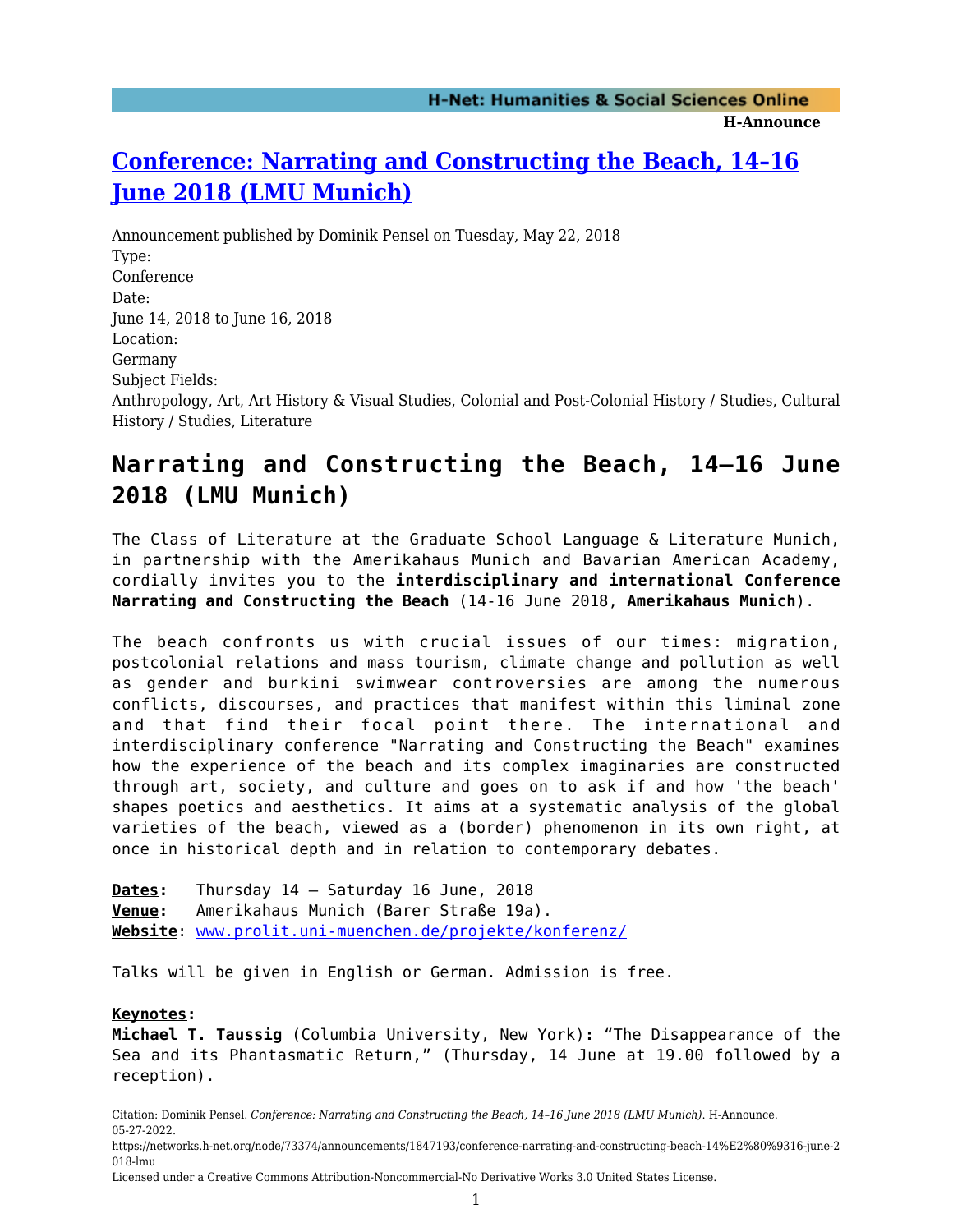#### **H-Net: Humanities & Social Sciences Online**

**H-Announce** 

Please register via [www.tinyurl.com/TheSea-Amerikahaus](http://www.tinyurl.com/TheSea-Amerikahaus)

**Virginia Richter** (University of Bern): "Stranded. The Beach as Ultimate Destination," (Friday, 15 June at 9.30 a.m.).

#### **PROGRAM**

**THURSDAY, 14 JUNE 2018**

9:30 Conference Introduction

10:00 Barbara Vinken (Munich): Stoff und Strand: Weniger ist mehr?

11:15 Anna Maria Mullally (Dublin): Taking the Plunge: Irish Women, the Beach and Emancipation (1870–1936)

12:00 Carol Bunch Davis (Galveston): Building a Black Sense of Place: Galveston's African American Beaches and Lifeguards 1930–1970

14:30 Jeannot Moukouri Ekobe (Munich): Raum der Machtlosigkeit, Ort der Übergangslosigkeit: Der Strand als Abweichungsheterotopie in der Literatur von 'Afropäern'

15:15 Ursula Kluwick (Bern): Bodies Arriving on the Beach

16:30 Nadja Grasselli / Federico Robol (Leipzig): S h o r e l i n e s & S p a c e s (Reading & Sounds)

16:45 Florian Auerochs (Vechta): Müll/*spill*. Litorale 'Petro-Topien' in der Umweltfotografie

17:30 On Barak (Tel Aviv / Berlin): On Heat: Cultural Vibrancy and Environmental Crisis in the Middle Eastern Beach

#### 19:00 **KEYNOTE:**

 **Michael T. Taussig (New York): The Disappearance of the Sea and its Phantasmatic Return**

We ask you to please register for the keynote lecture by Michael T. Taussig via this link: [www.tinyurl.com/TheSea-Amerikahaus](http://www.tinyurl.com/TheSea-Amerikahaus)

#### **FRIDAY, 15 JUNE 2018**

## 9:30 **KEYNOTE: Virginia Richter (Bern): Stranded. The Beach as Ultimate Destination**

Citation: Dominik Pensel. *Conference: Narrating and Constructing the Beach, 14–16 June 2018 (LMU Munich)*. H-Announce. 05-27-2022.

https://networks.h-net.org/node/73374/announcements/1847193/conference-narrating-and-constructing-beach-14%E2%80%9316-june-2 018-lmu

Licensed under a Creative Commons Attribution-Noncommercial-No Derivative Works 3.0 United States License.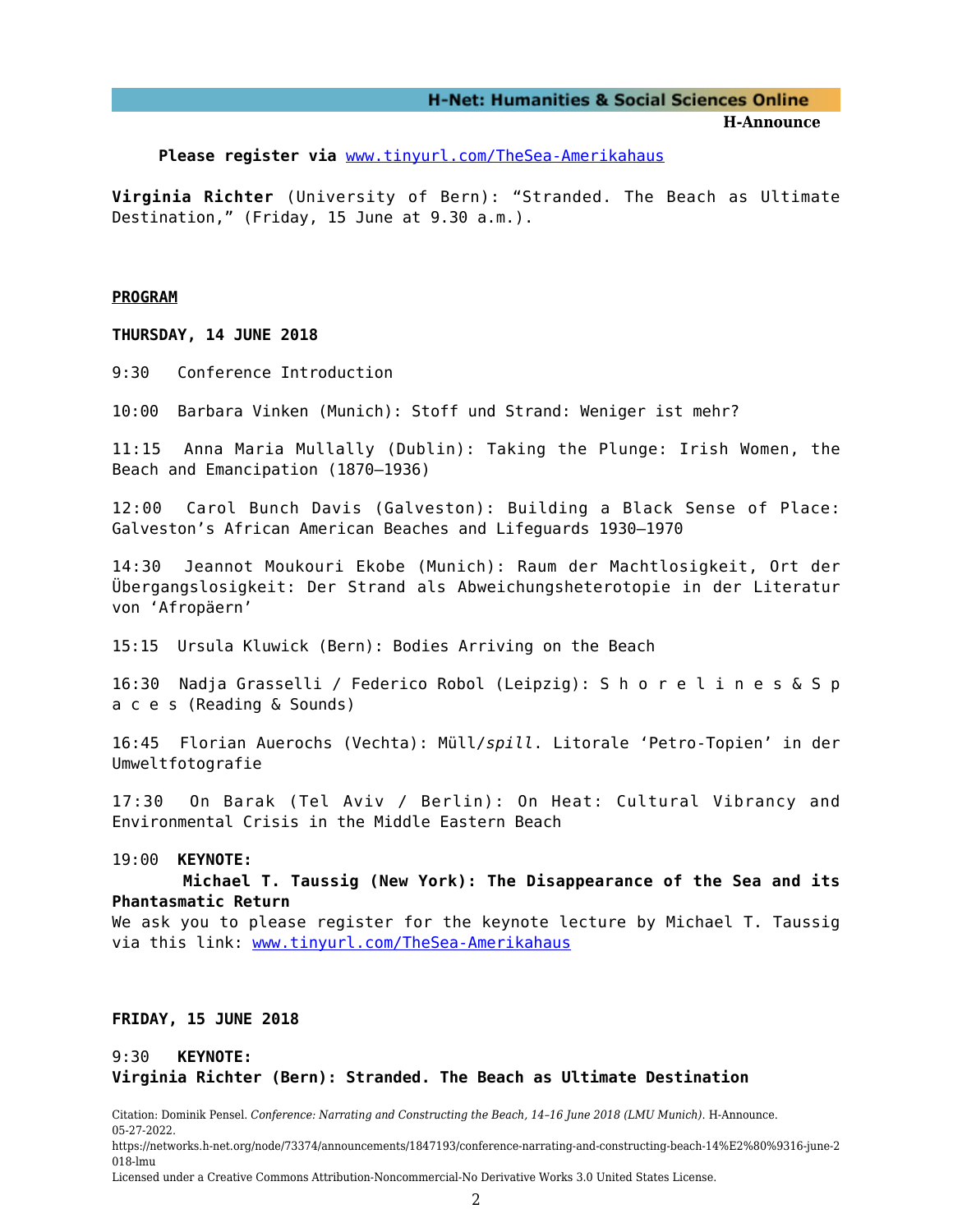### **H-Net: Humanities & Social Sciences Online**

#### **H-Announce**

11:30 Carmen Ulrich (Wuppertal): Strandbekanntschaften in Georg Forsters *Reise um die Welt* und das europäische Projekt 'Zivilisation'

12:15 Robert Bauernfeind (Augsburg): Der Strand als Bühne der Wunder. Das exotische Litoral in der flämischen Malerei des 17. Jahrhunderts

14:45 Konstantin Butz (Cologne): Surfing the Asphalted Beach: Maritime Voyages through Spaces of American Concrete

15:30 Dietrich Erben (Munich): Spuren und Bauten. Zur gebauten Ökologie des **Strandes** 

16:45 Mark Olival-Bartley (Munich): The Prelude of *Oneawa* (Poetry Reading)

17:00 Roxanne Phillips (Munich): Time and Tide again. Permeable Spaces and Sensory Perceptions of the Beach in Theodor Storm's *Aquis submersus* and David E. Kelley's *Big Little Lies*

17:45 Christian Begemann (Munich): Stimmen über der Tiefe, gärender Schlamm, Wasserleichen: Strandzonen als Räume 'transzendentaler Obdachlosigkeit' bei Theodor Storm

### SATURDAY, 16 JUNE 2018

9:30 Myrto Stenou (Athens): Constructed Heterotopias by the Sea

10:30 Désirée Mangard / Miriam Strieder (Innsbruck): Wechselnde Gezeiten: Der Strand als Schauplatz für Wendepunkte in Heldendichtung und höfischer Literatur des Mittelalters

11:15 Thérèse De Raedt (Salt Lake City): Figuring the Intertidal Zones of Senegalese Beaches

12:15 Jack Parlett (Cambridge): Sex on the Beach: Gay Bodies on '70s Fire Island

13:00 Alberto Napoli (Bern): 'Stile Balneare': Narrating Summer on the Beach in Italian Popular Songs, 1960s–1980s

13:45 Concluding Discussion

We are looking forward to seeing you at the conference and the keynote lectures.

Citation: Dominik Pensel. *Conference: Narrating and Constructing the Beach, 14–16 June 2018 (LMU Munich)*. H-Announce. 05-27-2022.

https://networks.h-net.org/node/73374/announcements/1847193/conference-narrating-and-constructing-beach-14%E2%80%9316-june-2 018-lmu

Licensed under a Creative Commons Attribution-Noncommercial-No Derivative Works 3.0 United States License.